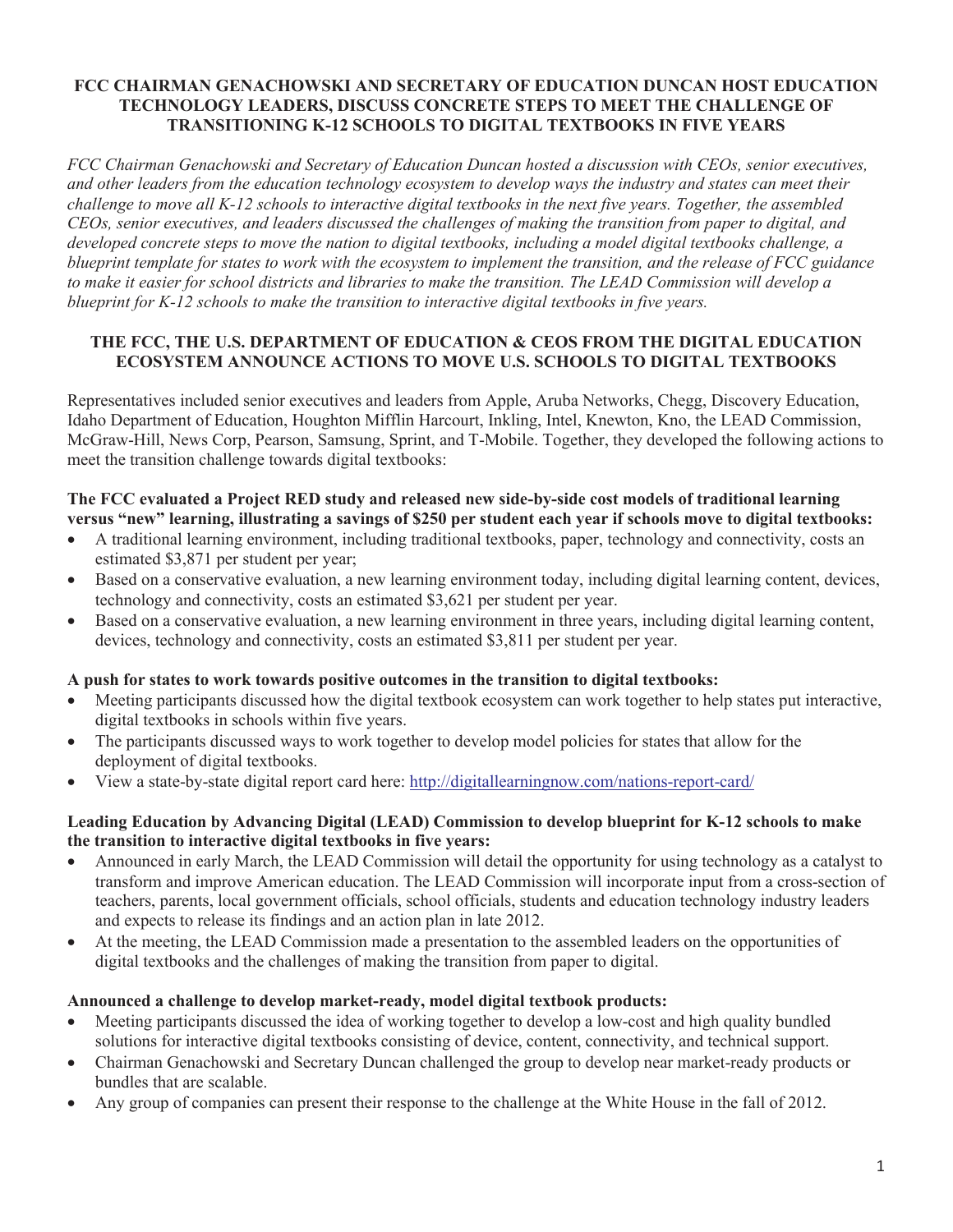# **THE CHALLENGES AND OPPORTUNITIES OF DIGITAL TEXTBOOKS**

### **In January 2012, the Chairman and the Secretary jointly unveiled a five-year challenge and the "Digital Textbook Playbook," to help transition American schools to digital textbooks.**

- The *Playbook* is designed to help K-12 educators implement rich and effective digital learning environments in their schools. The Playbook outlines criteria and steps that educators can take to initiate the transition to digital textbooks. View the Digital Textbook Playbook here: http://www.fcc.gov/encyclopedia/digital-textbook-playbook
- · The *Playbook* will help educators tackle the major barriers to the adoption of digital textbooks, including the *challenge of connectivity,* both at school, in the community, and at home; *the challenge of device procurement*; and the *challenge of making the transition* from paper to digital textbooks.
- The *Playbook* is an output from the Digital Textbook Collaborative, an effort by education technology leaders across private industry to accelerate the deployment of digital textbooks and improving the quality and penetration of digital learning in K-12 education.
- The Digital Textbook Collaborative was convened by the FCC and the U.S. Department of Education and builds on the FCC's National Broadband Plan and the Department of Education's National Education Technology Plan.

#### **Leveraging technology can improve the opportunity for educational access, improve student engagement and achievement, and improve learning productivity.**

- · Technology-based instruction can reduce the time students take to reach a learning objective by up to 80 percent, according to the U.S. Department of Education and recent studies by the National Training and Simulation Association.
- Teachers' believe in the ability of technology to enhance learning; 93 percent believe that interactive whiteboards enrich classroom education and 81 percent feel the same about tablets, according to a PBS study.
- · Continuous access to a computing device for every student leads to increased academic achievement and financial benefits, especially when technology is properly implemented, according to Project RED.
- · A Federal Reserve study found that students with a PC and broadband at home have six to eight percentage point higher graduation rates than similar student who don't have home access to the Internet.
- · A 40-year retrospective study from Concordia University concluded that classrooms where computer technology was used to support teaching had a positive effect on learning and attitude. Challenges to digital textbook adoption include state textbook procurement rules, device and content interoperability, connectivity costs and managing the transition.
- · While the United States spends more than \$7 billion a year on textbooks, too many students are using books that are 7-10 years old with outdated material.
- The U.S. trails countries like South Korea in transitioning to digital textbooks; the country has announced that all students will begin the transition to digital textbooks in 2015.

# **THE FCC'S TECHNOLOGY AND EDUCATION AGENDA**

### **The FCC is the biggest funder of connectivity in K-12 schools in the United States and is helping connect America's schools to the networks of the future:**

The FCC's education agenda is focused on helping educators, students and parents transform learning opportunities through the use of technology at school, in the community, and at home.

#### **By modernizing the E-rate program, the FCC is working to ensure that America's students receive the best education and the high-tech skills to compete in the 21st century economy. The E-rate program was established by Congress to bring connectivity to all schools and libraries in America:**

- Learning-on-the-Go Mobile Pilots: The pilot program will help the FCC learn how best to support wireless connectivity services for mobile learning devices, like digital textbooks, so that students and patrons can connect with online resources even when they're not in school or at a library. The FCC selected 20 Learning On-the-Go applicants to enable schools and libraries to deliver Internet connectivity and digital learning over mobile wireless devices outside of the school or library.
- · Super-Fast Fiber: The FCC's E-rate Order is helping to bring affordable, super-fast fiber connections to America's schools and libraries. It allows participants to use E-rate funds to connect to the Internet in the most cost-effective